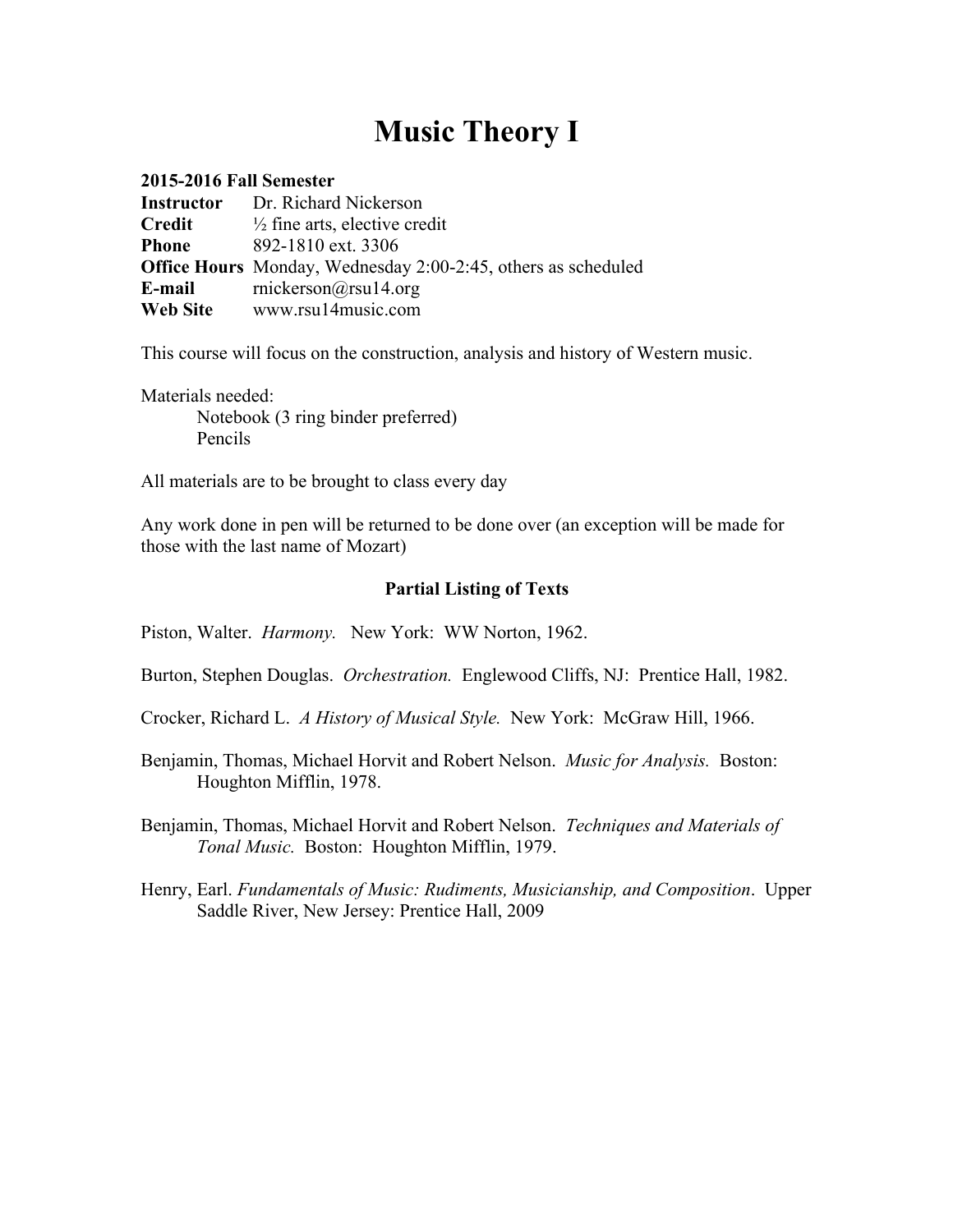#### **Sequence of Materials**

#### **OVERTURE**

Course introduction, basic symbols and terminology Sharps, flats, enharmonic tones, ½ steps, whole steps Ear training Major scales and key signatures Rhythm Minor scales and key signatures Chords Ear training Chords within scales (analysis) Ear training Modes, Ancient Notation, History **FINALE** End of Quarter Test (notebooks due) **ACT II** First and Second Inversions Ear training and Intervals Visual Identification of Intervals Rhythm and Rhythmic Dictation Melodic Dictation Cadences Analysis Non Chord Tones Secondary Dominants History Review **FINALE** END OF QUARTER TEST (notebooks due) Makeup Day **CURTAIN CALL** *FINAL EXAMS*